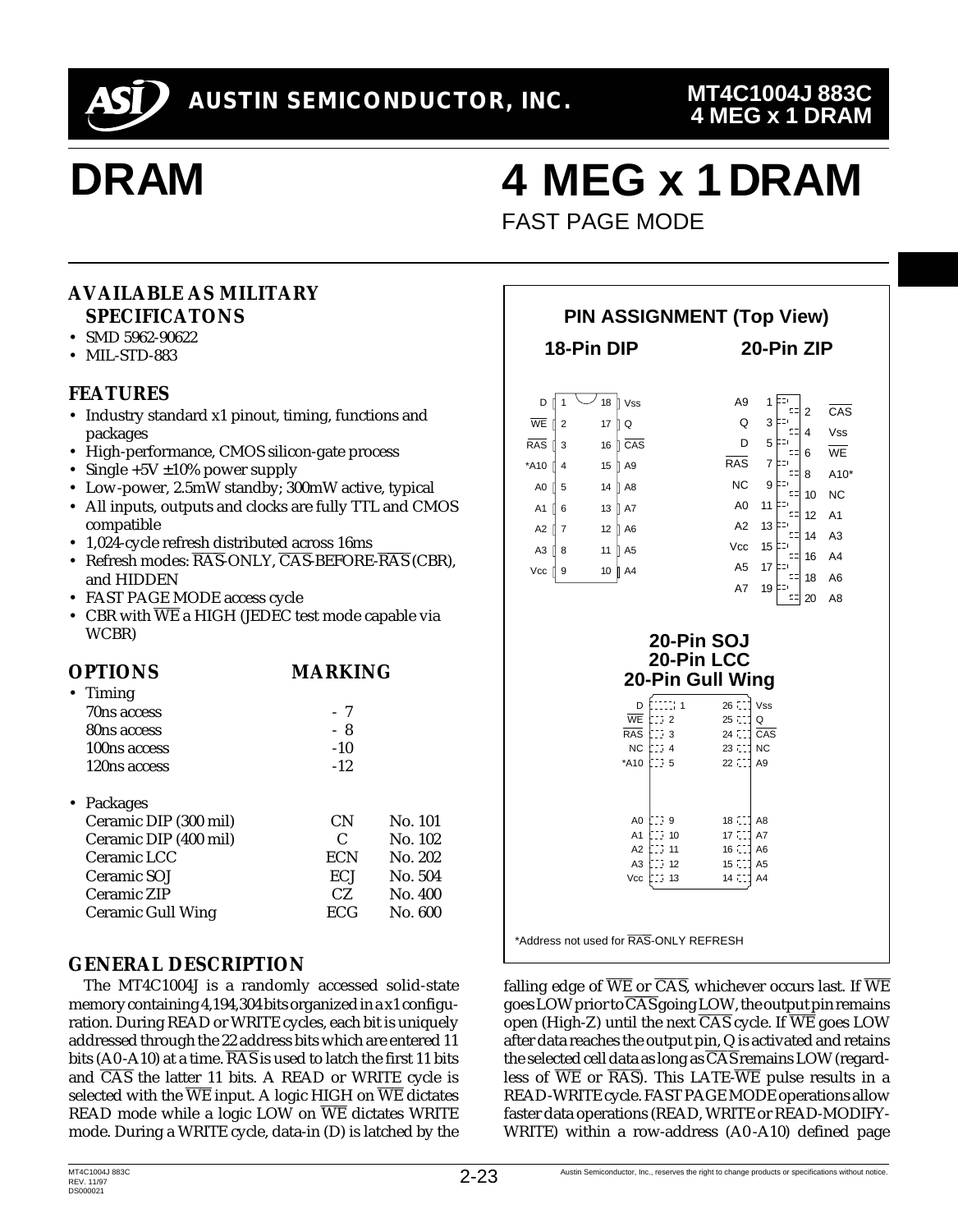

boundary. The FAST PAGE MODE cycle is always initiated with a row address strobed-in by  $\overline{RAS}$  followed by a column address strobed-in by  $\overline{CAS}$ .  $\overline{CAS}$  may be toggled-in by holding  $\overline{RAS}$  LOW and strobing-in different column addresses, thus executing faster memory cycles. Returning RAS HIGH terminates the FAST PAGE MODE operation. Returning  $\overline{RAS}$  and  $\overline{CAS}$  HIGH terminates a memory cycle and decreases chip current to a reduced standby level. Also, the chip is preconditioned for the next cycle during the  $\overline{RA}$ S HIGH time. Memory cell data is retained in its correct state by maintaining power and executing any  $\overline{RAS}$  cycle (READ, WRITE, RAS-ONLY, CAS-BEFORE-RAS, or HIDDEN RE-FRESH) so that all 1.024 combinations of  $\overline{RAS}$  addresses (A0 -A9) are executed at least every 16ms, regardless of sequence. The  $\overline{CAS}$ - BEFORE- $\overline{RAS}$  cycle will invoke the refresh counter for automatic  $\overline{RAS}$  addressing.



#### **FUNCTIONAL BLOCK DIAGRAM** FAST PAGE MODE

\*NOTE: WE LOW prior to CAS LOW, EW detection circuit output is a HIGH (EARLY-WRITE) CAS LOW prior to WE LOW, EW detection circuit output is a LOW (LATE-WRITE)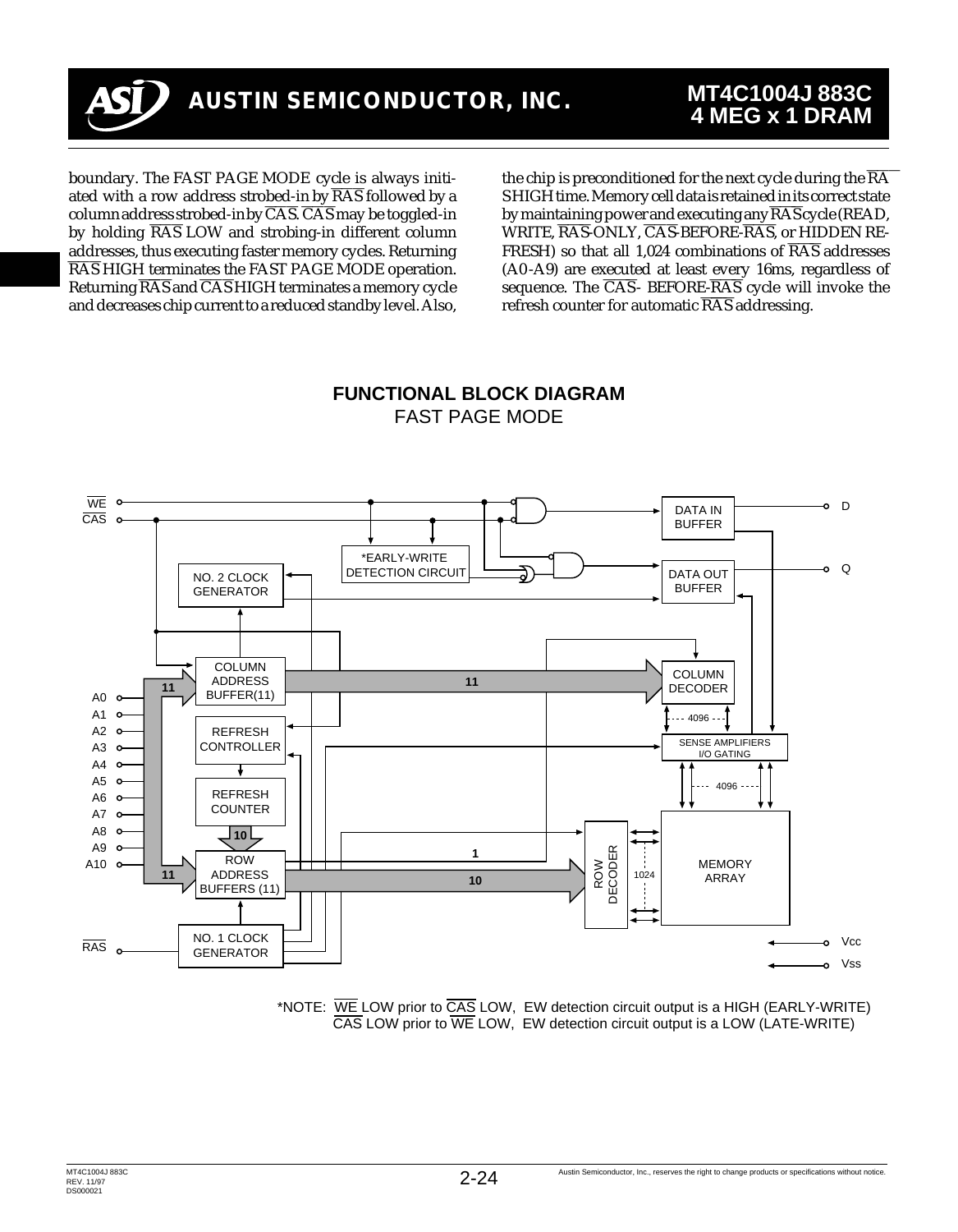

### **TRUTH TABLE**

|                        |              |                   |                   |                   | <b>ADDRESSES</b> |            | <b>DATA</b> |              |
|------------------------|--------------|-------------------|-------------------|-------------------|------------------|------------|-------------|--------------|
| <b>FUNCTION</b>        |              | <b>RAS</b>        | CAS               | <b>WE</b>         | <sup>t</sup> R   | tC.        | D (Data In) | Q (Data Out) |
| Standby                |              | н                 | $H \rightarrow X$ | X                 | X                | X          | Don't Care  | High-Z       |
| <b>READ</b>            |              | L                 | L                 | H                 | <b>ROW</b>       | COL        | Don't Care  | Data Out     |
| EARLY-WRITE            |              |                   |                   | L                 | <b>ROW</b>       | COL        | Data In     | High-Z       |
| READ-WRITE             |              | L                 |                   | $H \rightarrow L$ | <b>ROW</b>       | COL        | Data In     | Data Out     |
| FAST-PAGE-MODE         | 1st Cycle    | L                 | $H \rightarrow L$ | н                 | <b>ROW</b>       | COL        | Don't Care  | Data Out     |
| <b>READ</b>            | 2nd Cycle    | L                 | H→L               | H                 | n/a              | COL        | Don't Care  | Data Out     |
| FAST-PAGE-MODE         | 1st Cycle    | L                 | $H \rightarrow L$ | L                 | <b>ROW</b>       | COL        | Data In     | High-Z       |
| EARLY-WRITE            | 2nd Cycle    | L                 | $H \rightarrow L$ | L                 | n/a              | COL        | Data In     | High-Z       |
| FAST-PAGE-MODE         | 1st Cycle    |                   | H→L               | $H \rightarrow L$ | <b>ROW</b>       | COL        | Data In     | Data Out     |
| RFAD-WRITE             | 2nd Cycle    | L                 | $H \rightarrow L$ | $H \rightarrow L$ | n/a              | COL        | Data In     | Data Out     |
| RAS-ONLY REFRESH       |              | L                 | H                 | X                 | <b>ROW</b>       | n/a        | Don't Care  | High-Z       |
| <b>HIDDEN</b>          | <b>READ</b>  | L→H→L             |                   | H                 | <b>ROW</b>       | COL        | Don't Care  | Data Out     |
| <b>REFRESH</b>         | <b>WRITE</b> | L→H→L             |                   | L                 | <b>ROW</b>       | <b>COL</b> | Data In     | High-Z       |
| CAS-BEFORE-RAS REFRESH |              | $H \rightarrow L$ |                   | H                 | X                | X          | Don't Care  | High-Z       |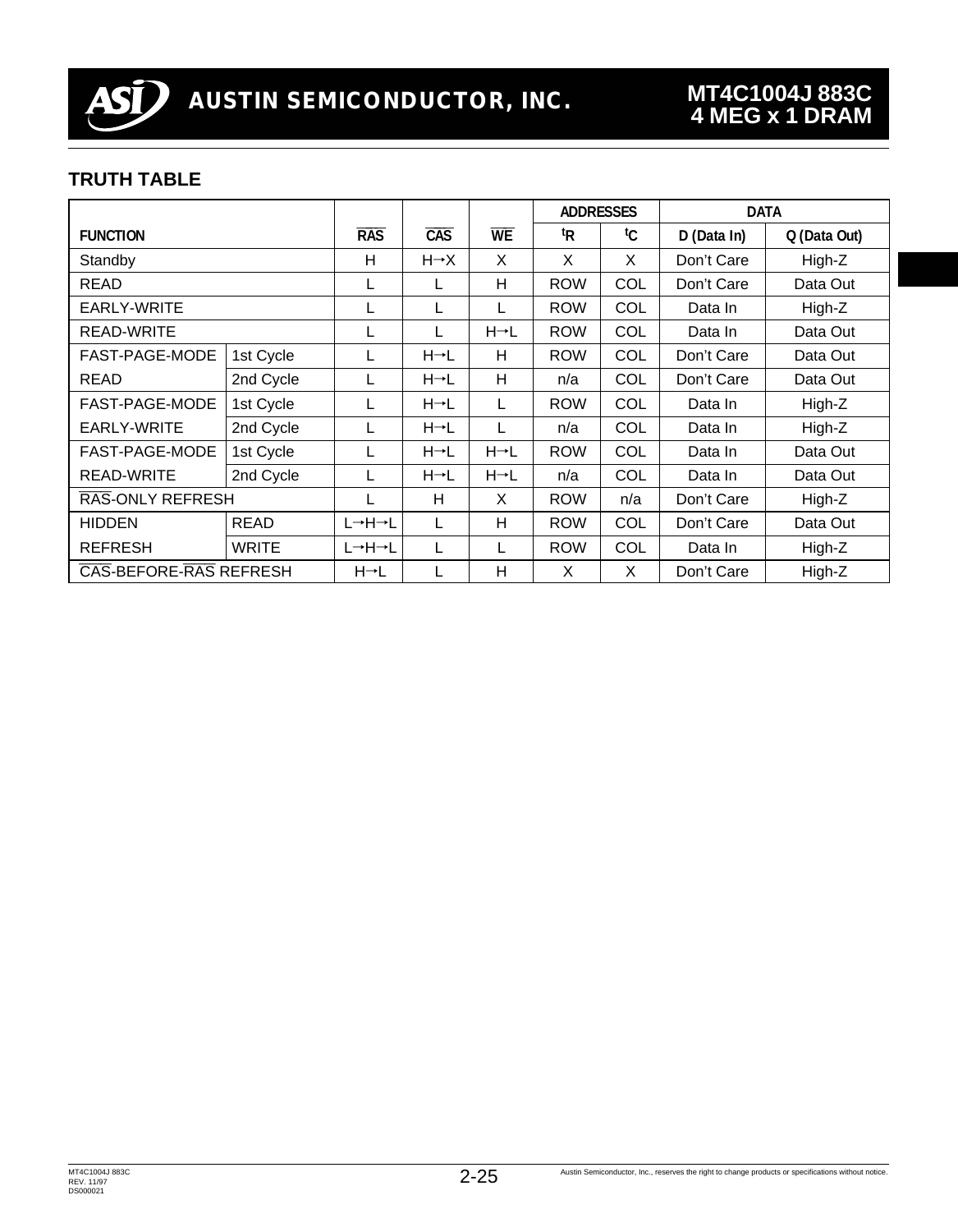

### **ABSOLUTE MAXIMUM RATINGS\***

\*Stresses greater than those listed under "Absolute Maximum Ratings" may cause permanent damage to the device. This is a stress rating only and functional operation of the device at these or any other conditions above those indicated in the operational sections of this specification is not implied. Exposure to absolute maximum rating conditions for extended periods may affect reliability.

## **ELECTRICAL CHARACTERISTICS AND RECOMMENDED DC OPERATING CONDITIONS**

(Notes: 1, 6, 7) (-55°C  $\leq$  T<sub>A</sub>  $\leq$  125°C; Vcc = 5V  $\pm$  10%)

| PARAMETER/CONDITION                                                                                                             | <b>SYMBOL</b> | <b>MIN</b> | <b>MAX</b> | <b>UNITS</b> | <b>NOTES</b> |
|---------------------------------------------------------------------------------------------------------------------------------|---------------|------------|------------|--------------|--------------|
| <b>Supply Voltage</b>                                                                                                           | <b>Vcc</b>    | 4.5        | 5.5        | V            |              |
| Input High (Logic 1) Voltage, All Inputs                                                                                        | Vн            | 2.4        | $Vcc+.5$   | V            |              |
| Input Low (Logic 0) Voltage, All Inputs                                                                                         | <b>VIL</b>    | $-5$       | 0.8        | V            |              |
| <b>INPUT LEAKAGE CURRENT</b><br>Any Input $0V \leq V_{IN} \leq 5.5V$<br>$VCC = 5.5V$<br>(All other pins not under test $= 0V$ ) | h             | -5         | 5          | μA           |              |
| OUTPUT LEAKAGE CURRENT (Q is Disabled, $0 \vee \leq V$ out $\leq 5.5 V$ ) VCC=5.5V                                              | log           | -5         | 5          | μA           |              |
| <b>OUTPUT LEVELS</b><br>Output High Voltage ( $I$ out = -5mA)                                                                   | <b>VOH</b>    | 2.4        |            | V            |              |
| Output Low Voltage (Iout = 4.2mA)                                                                                               | Vol           |            | 0.4        | V            |              |

|                                                                                                                                                              |                  |      |    | <b>MAX</b> |       |    |             |
|--------------------------------------------------------------------------------------------------------------------------------------------------------------|------------------|------|----|------------|-------|----|-------------|
| PARAMETER/CONDITION                                                                                                                                          | <b>SYMBOL</b>    | $-7$ | -8 | $-10$      | $-12$ |    | UNITS NOTES |
| STANDBY CURRENT (TTL)<br>$(RAS = CAS = VIH)$                                                                                                                 | ICC <sub>1</sub> | 4    | 4  | 4          | 4     | mA |             |
| STANDBY CURRENT (CMOS)<br>$(RAS = \overline{CAS} = \text{Vcc -0.2V}$ ; all other inputs = Vcc -0.2V)                                                         | $_{\text{LCC2}}$ | 2    | 2  | 2          | 2     | mA |             |
| OPERATING CURRENT: Random READ/WRITE<br>Average Power-Supply Current<br>$(RAS, \overline{CAS},$ Address Cycling: ${}^tRC = {}^tRC$ (MIN))                    | $_{\text{LCA}}$  | 85   | 75 | 65         | 65    | mA | 3, 4        |
| OPERATING CURRENT: FAST PAGE MODE<br>Average Power-Supply Current<br>$(RAS = VIL, \overline{CAS},$ Address Cycling: <sup>t</sup> PC = <sup>t</sup> PC (MIN)) | LCA              | 60   | 50 | 45         | 40    | mA | 3, 4        |
| REFRESH CURRENT: RAS-ONLY<br>Average Power-Supply Current<br>$(RAS$ Cycling, $\overline{CAS}$ = V <sub>IH</sub> : <sup>t</sup> RC = <sup>t</sup> RC (MIN))   | ICC <sub>5</sub> | 85   | 75 | 65         | 65    | mA | 3           |
| REFRESH CURRENT: CAS-BEFORE-RAS<br>Average Power-Supply Current<br>$(RAS, \overline{CAS},$ Address Cycling: ${}^{t}RC = {}^{t}RC$ (MIN))                     | ICC <sub>6</sub> | 85   | 75 | 65         | 65    | mA | 3, 5        |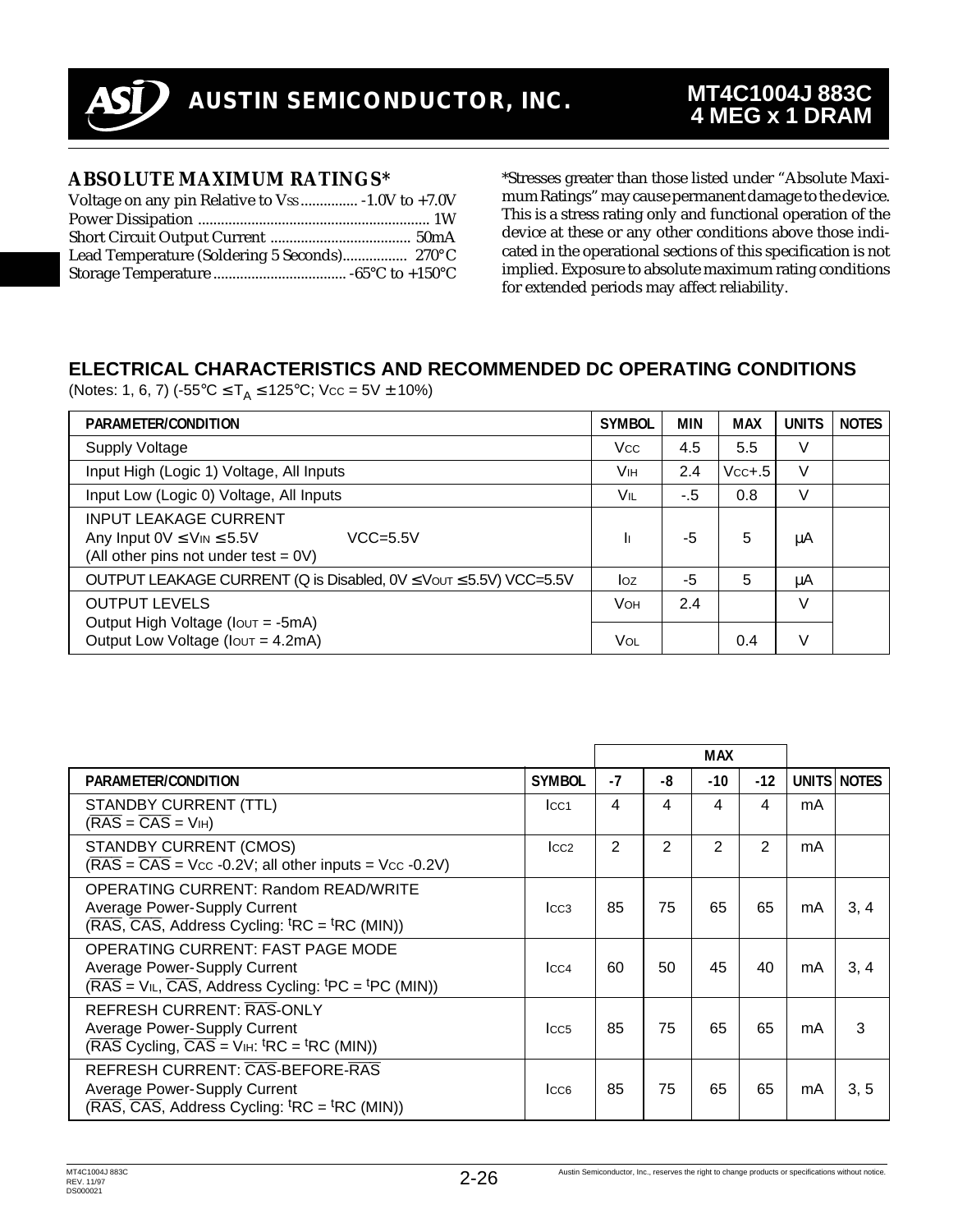

### **CAPACITANCE**

| <b>PARAMETER</b>                | <b>SYMBOL</b>   | MIN | <b>MAX</b> | UNITS | <b>NOTES</b> |
|---------------------------------|-----------------|-----|------------|-------|--------------|
| Input Capacitance: A0-A10, D    | Сr              |     |            | рF    |              |
| Input Capacitance: RAS, CAS, WE | C <sub>12</sub> |     |            | рF    |              |
| Output Capacitance: Q           | Co              |     |            | pF    |              |

## **ELECTRICAL CHARACTERISTICS AND RECOMMENDED AC OPERATING CONDITIONS**

(Notes: 6, 7, 8, 9, 10, 11, 12, 13) ( $-55^{\circ}$ C  $\leq T_c \leq 125$ ; Vcc =  $5V \pm 10\%$ )

| <b>AC CHARACTERISTICS</b>                 |                   |             | $-7$       |                 | -8         |             | $-10$      | $-12$           |            |              |              |
|-------------------------------------------|-------------------|-------------|------------|-----------------|------------|-------------|------------|-----------------|------------|--------------|--------------|
| <b>PARAMETER</b>                          | <b>SYM</b>        | <b>MIN</b>  | <b>MAX</b> | <b>MIN</b>      | <b>MAX</b> | <b>MIN</b>  | <b>MAX</b> | <b>MIN</b>      | <b>MAX</b> | <b>UNITS</b> | <b>NOTES</b> |
| Random READ or WRITE cycle time           | <sup>t</sup> RC   | 130         |            | 150             |            | 180         |            | 220             |            | ns           |              |
| READ-WRITE cycle time                     | <sup>t</sup> RWC  | 155         |            | 175             |            | 210         |            | 255             |            | ns           |              |
| FAST-PAGE-MODE READ                       | tpC               | 40          |            | 45              |            | 55          |            | 70              |            | ns           |              |
| or WRITE cycle time                       |                   |             |            |                 |            |             |            |                 |            |              |              |
| FAST-PAGE-MODE READ-WRITE                 | <sup>t</sup> PRWC | 65          |            | 70              |            | 85          |            | 140             |            | ns           |              |
| cycle time                                |                   |             |            |                 |            |             |            |                 |            |              |              |
| Access time from RAS                      | <sup>t</sup> RAC  |             | 70         |                 | 80         |             | 90         |                 | 120        | ns           | 14           |
| Access time from CAS                      | <sup>t</sup> CAC  |             | 20         |                 | 20         |             | 25         |                 | 30         | ns           | 15           |
| Access time from column address           | <sup>t</sup> AA   |             | 35         |                 | 40         |             | 45         |                 | 60         | ns           |              |
| Access time from CAS precharge            | t <sub>CPA</sub>  |             | 35         |                 | 40         |             | 45         |                 | 60         | ns           |              |
| RAS pulse width                           | t <sub>RAS</sub>  | 70          | 10,000     | 80              | 10,000     | 100         | 10,000     | 120             | 100,000    | ns           |              |
| RAS pulse width (FAST PAGE MODE)          | <sup>t</sup> RASP | 70          | 100,000    | 80              | 100,000    | 100         | 100,000    | 120             | 100,000    | ns           |              |
| RAS hold time                             | <sup>t</sup> RSH  | 20          |            | 20              |            | 25          |            | 30              |            | ns           |              |
| RAS precharge time                        | <sup>t</sup> RP   | 50          |            | 60              |            | 70          |            | 90              |            | ns           |              |
| CAS pulse width                           | t <sub>CAS</sub>  | 20          | 10.000     | 20              | 10,000     | 25          | 10.000     | 30              | 10,000     | ns           |              |
| CAS hold time                             | <sup>t</sup> CSH  | 70          |            | 80              |            | 100         |            | 120             |            | ns           |              |
| $\overline{\mathrm{CAS}}$ precharge time  | <sup>t</sup> CPN  | 10          |            | 10              |            | 12          |            | 15              |            | ns           | 16           |
| CAS precharge time (FAST PAGE MODE)       | <sup>t</sup> CP   | 10          |            | 10              |            | 12          |            | 15              |            | ns           |              |
| RAS to CAS delay time                     | <sup>t</sup> RCD  | 20          | 50         | 20              | 60         | 25          | 75         | 25              | 90         | ns           | 17           |
| CAS to RAS precharge time                 | <sup>t</sup> CRP  | 5           |            | 5               |            | 5           |            | 10              |            | ns           |              |
| Row address setup time                    | t <sub>ASR</sub>  | $\Omega$    |            | $\Omega$        |            | $\Omega$    |            | $\Omega$        |            | ns           |              |
| Row address hold time                     | <sup>t</sup> RAH  | 10          |            | 10              |            | 15          |            | 15              |            | ns           |              |
| RAS to column                             | <sup>t</sup> RAD  | 15          | 35         | 15              | 40         | 20          | 50         | 20              | 60         | ns           | 18           |
| address delay time                        |                   |             |            |                 |            |             |            |                 |            |              |              |
| Column address setup time                 | t <sub>ASC</sub>  | $\mathbf 0$ |            | 0               |            | 0           |            | 0               |            | ns           |              |
| Column address hold time                  | <sup>t</sup> CAH  | 15          |            | $\overline{20}$ |            | 25          |            | $\overline{25}$ |            | ns           |              |
| Column address hold time                  | <sup>t</sup> AR   | 50          |            | 60              |            | 70          |            | 85              |            | ns           |              |
| (referenced to RAS)                       |                   |             |            |                 |            |             |            |                 |            |              |              |
| Column address to                         | <sup>t</sup> RAL  | 35          |            | 40              |            | 50          |            | 60              |            | ns           |              |
| RAS lead time                             |                   |             |            |                 |            |             |            |                 |            |              |              |
| Read command setup time                   | t <sub>RCS</sub>  | $\mathbf 0$ |            | 0               |            | 0           |            | $\mathbf 0$     |            | ns           |              |
| Read command hold time                    | <sup>t</sup> RCH  | $\Omega$    |            | 0               |            | $\mathbf 0$ |            | $\mathbf 0$     |            | ns           | 19           |
| (referenced to CAS)                       |                   |             |            |                 |            |             |            |                 |            |              |              |
| Read command hold time                    | <sup>t</sup> RRH  | $\mathbf 0$ |            | 0               |            | $\pmb{0}$   |            | $\mathbf 0$     |            | ns           | 19           |
| (referenced to RAS)                       |                   |             |            |                 |            |             |            |                 |            |              |              |
| CAS to output in Low-Z                    | <sup>t</sup> CLZ  | $\mathbf 0$ |            | 0               |            | $\mathbf 0$ |            | $\mathbf 0$     |            | ns           |              |
| Output buffer turn-off delay              | <sup>t</sup> OFF  | $\mathbf 0$ | 20         | 0               | 20         | $\mathbf 0$ | 20         | $\mathbf 0$     | 20         | ns           | 20           |
| $\overline{\text{WE}}$ command setup time | t <sub>WCS</sub>  | $\Omega$    |            | $\Omega$        |            | $\Omega$    |            | $\Omega$        |            | ns           | 21           |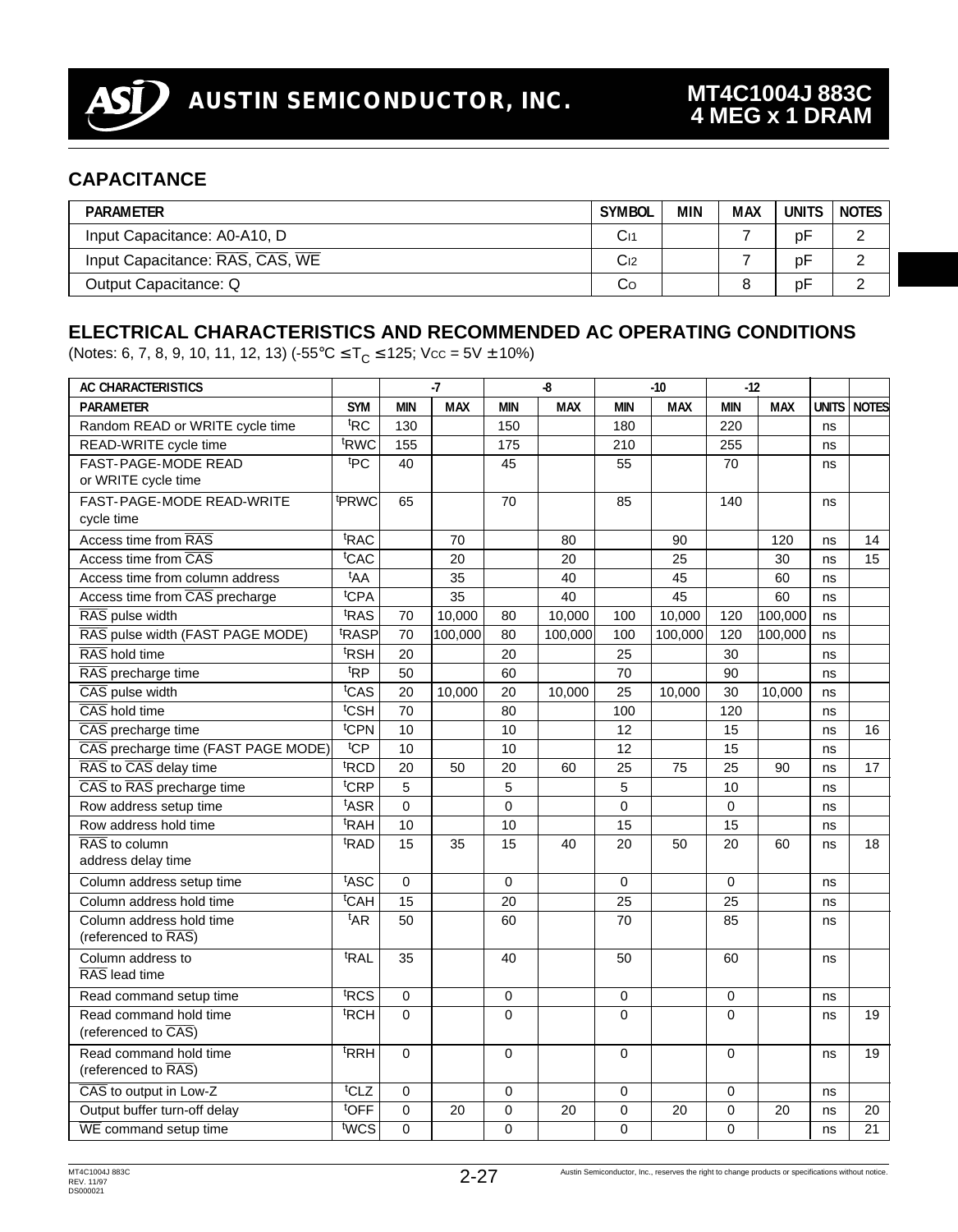### **ELECTRICAL CHARACTERISTICS AND RECOMMENDED AC OPERATING CONDITIONS**

(Notes: 6, 7, 8, 9, 10, 11, 12, 13)  $(-55^{\circ} \text{C} \leq T_{\text{C}} \leq 125; \text{Vec} = 5\text{V} \pm 10\%)$ 

| AC CHARACTERISTICS                                            |                  | $-7$       |            |             | $-8$       | $-10$      |            | $-12$      |            |              |              |  |
|---------------------------------------------------------------|------------------|------------|------------|-------------|------------|------------|------------|------------|------------|--------------|--------------|--|
| <b>PARAMETER</b>                                              | <b>SYM</b>       | <b>MIN</b> | <b>MAX</b> | <b>MIN</b>  | <b>MAX</b> | <b>MIN</b> | <b>MAX</b> | <b>MIN</b> | <b>MAX</b> | <b>UNITS</b> | <b>NOTES</b> |  |
| Write command hold time                                       | t <sub>WCH</sub> | 15         |            | 15          |            | 20         |            | 25         |            | ns           |              |  |
| Write command hold time<br>(referenced to RAS)                | <sup>t</sup> WCR | 50         |            | 60          |            | 70         |            | 85         |            | ns           |              |  |
| Write command pulse width                                     | twp              | 15         |            | 15          |            | 20         |            | 25         |            | ns           |              |  |
| Write command to RAS lead time                                | <sup>t</sup> RWL | 20         |            | 20          |            | 25         |            | 30         |            | ns           |              |  |
| Write command to CAS lead time                                | <sup>t</sup> CWL | 20         |            | 20          |            | 25         |            | 30         |            | ns           |              |  |
| Data-in setup time                                            | <sup>t</sup> DS  | $\Omega$   |            | $\Omega$    |            | $\Omega$   |            | $\Omega$   |            | ns           | 22           |  |
| Data-in hold time                                             | <sup>t</sup> DH  | 12         |            | 15          |            | 18         |            | 25         |            | ns           | 22           |  |
| Data-in hold time<br>(referenced to RAS)                      | <sup>t</sup> DHR | 50         |            | 60          |            | 70         |            | 90         |            | ns           |              |  |
| RAS to WE delay time                                          | <sup>t</sup> RWD | 70         |            | 80          |            | 100        |            | 120        |            | ns           | 21           |  |
| Column address<br>to $\overline{\text{WE}}$ delay time        | <sup>t</sup> AWD | 35         |            | 40          |            | 50         |            | 60         |            | ns           | 21           |  |
| $\overline{\text{CAS}}$ to $\overline{\text{WE}}$ delay time  | <sup>t</sup> CWD | 20         |            | 20          |            | 25         |            | 30         |            | ns           | 21           |  |
| Transition time (rise or fall)                                | tτ               | 3          | 50         | 3           | 50         | 3          | 50         | 3          | 50         | ns           |              |  |
| Refresh period (1,024 cycles)                                 | <sup>t</sup> REF |            | 16         |             | 16         |            | 16         |            | 16         | ms           |              |  |
| RAS to CAS precharge time                                     | <sup>t</sup> RPC | 0          |            | $\mathbf 0$ |            | $\Omega$   |            | $\Omega$   |            | ns           |              |  |
| CAS setup time<br>(CAS-BEFORE-RAS REFRESH)                    | <sup>t</sup> CSR | 10         |            | 10          |            | 10         |            | 10         |            | ns           | 5            |  |
| CAS hold time<br>(CAS-BEFORE-RAS REFRESH)                     | <sup>t</sup> CHR | 10         |            | 15          |            | 20         |            | 25         |            | ns           | 5            |  |
| $\overline{\text{WE}}$ hold time<br>(CAS-BEFORE-RAS REFRESH)  | <sup>t</sup> WRH | 10         |            | 10          |            | 10         |            | 10         |            | ns           | 24, 25       |  |
| $\overline{\text{WE}}$ setup time<br>(CAS-BEFORE-RAS REFRESH) | t <sub>WRP</sub> | 10         |            | 10          |            | 10         |            | 10         |            | ns           | 24, 25       |  |
| $\overline{\text{WE}}$ hold time<br>(WCBR test cycle)         | <sup>t</sup> WTH | 10         |            | 10          |            | 10         |            | 10         |            | ns           | 24, 25       |  |
| $\overline{\text{WE}}$ setup time<br>(WCBR test cycle)        | tw <sub>TS</sub> | 10         |            | 10          |            | 10         |            | 10         |            | ns           | 24, 25       |  |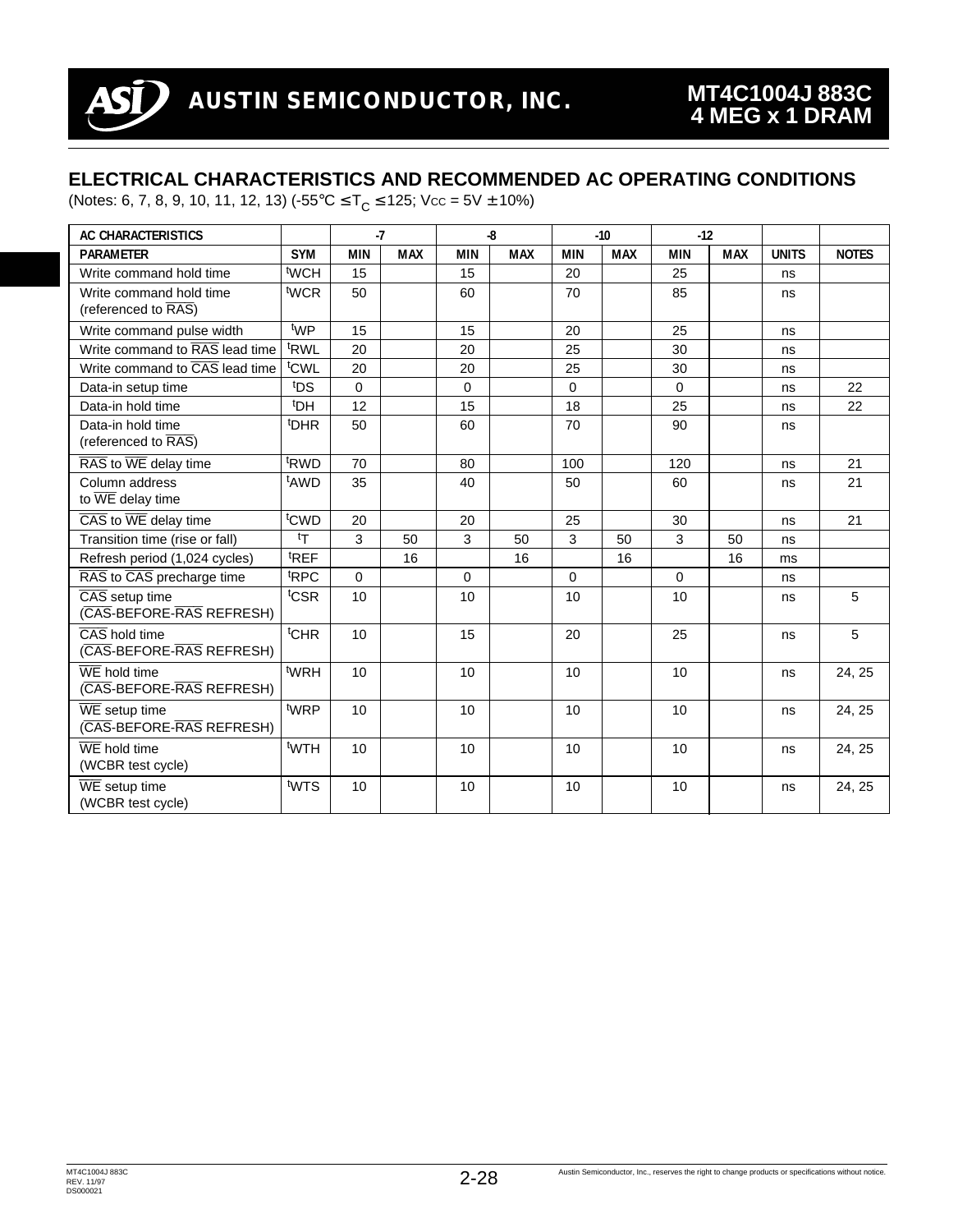

### **NOTES**

- 1. All voltages referenced to Vss.
- 2. This parameter is sampled, not 100% tested. Capacitance is measured with  $Vec = 5V$ ,  $f = 1$  MHz at less than 50mVrms,  $T_A = 25^{\circ}C \pm 3^{\circ}C$ , Vbias = 2.4V applied to each input and output individually with remaining inputs and outputs open.
- 3. ICC is dependent on cycle rates.
- 4. ICC is dependent on output loading and cycle rates. Specified values are obtained with minimum cycle time and the output open.
- 5. Enables on-chip refresh and address counters.
- 6. The minimum specifications are used only to indicate cycle time at which proper operation over the full temperature range (-55°C  $\leq$  T<sub>A</sub>  $\leq$  125°C) is assured.
- 7. An initial pause of 100µs is required after power-up followed by eight  $\overline{RAS}$  refresh cycles ( $\overline{RAS}$ -ONLY or CBR with  $\overline{\text{WE}}$  HIGH) before proper device operation is assured. The eight  $\overline{RAS}$  cycle wake-up should be repeated any time the 16ms refresh requirement is exceeded.
- 8. AC characteristics assume  $T = 5$ ns.
- 9. VIH (MIN) and VIL (MAX) are reference levels for measuring timing of input signals. Transition times are measured between VIH and VIL (or between VIL and VIH).
- 10. In addition to meeting the transition rate specification, all input signals must transit between VIH and VIL (or between VIL and VIH) in a monotonic manner.
- 11. If  $\overline{CAS}$  = V<sub>IH</sub>, data output is High-Z.
- 12. If  $\overline{CAS} = VII$ , data output may contain data from the last valid READ cycle.
- 13. Measured with a load equivalent to 2 TTL gates and 100pF.
- 14. Assumes that <sup>t</sup>RCD < <sup>t</sup>RCD (MAX). If <sup>t</sup>RCD is greater than the maximum recommended value shown in this table, <sup>t</sup>RAC will increase by the amount that <sup>t</sup>RCD exceeds the value shown.
- 15. Assumes that  ${}^{\text{t}}\text{RCD} \ge {}^{\text{t}}\text{RCD}$  (MAX).
- 16. If  $\overline{CAS}$  is LOW at the falling edge of  $\overline{RAS}$ , Q will be maintained from the previous cycle. To initiate a new

cycle and clear the data-out buffer,  $\overline{CAS}$  must be pulsed HIGH for <sup>t</sup>CPN.

- 17. Operation within the <sup>t</sup>RCD (MAX) limit ensures that <sup>t</sup>RAC (MAX) can be met. <sup>t</sup>RCD (MAX) is specified as a reference point only; if <sup>t</sup>RCD is greater than the specified <sup>t</sup>RCD (MAX) limit, then access time is controlled exclusively by <sup>t</sup>CAC.
- 18. Operation within the <sup>t</sup>RAD (MAX) limit ensures that <sup>t</sup>RCD (MAX) can be met. <sup>t</sup>RAD (MAX) is specified as a reference point only; if 'RAD is greater than the specified <sup>t</sup>RAD (MAX) limit, then access time is controlled exclusively by <sup>t</sup>AA.
- 19. Either <sup>t</sup>RCH or <sup>t</sup>RRH must be satisfied for a READ cycle.
- 20. <sup>t</sup>OFF (MAX) defines the time at which the output achieves the open circuit condition and is not referenced to VOH or VOL.
- 21. <sup>t</sup> WCS, <sup>t</sup> RWD, t AWD and <sup>t</sup> CWD are restrictive operating parameters in LATE WRITE, READ-WRITE and READ-MODIFY-WRITE cycles only. If t WCS ≥ t WCS (MIN), the cycle is an EARLY-WRITE cycle and the data output will remain an open circuit throughout the entire cycle. If <sup>t</sup>RWD ≥ <sup>t</sup>RWD (MIN), <sup>t</sup>AWD ≥ <sup>t</sup>AWD (MIN) and <sup>t</sup>CWD  $\geq$  <sup>t</sup>CWD (MIN), the cycle is a READ-WRITE and the data output will contain data read from the selected cell. If neither of the above conditions are met, the cycle is a LATE-WRITE and the state of Q is indeterminate (at access time and until  $\overline{CAS}$  goes back to VIH).
- 22. These parameters are referenced to  $\overline{CAS}$  leading edge in EARLY-WRITE cycles and  $\overline{\text{WE}}$  leading edge in LATE-WRITE or READ-WRITE cycles.
- 23. A HIDDEN REFRESH may also be performed after a WRITE cycle. In this case  $\overline{WE} = \angle LOW$ .
- 24. <sup>t</sup> WTS and <sup>t</sup> WTH are set up and hold specifications for the  $\overline{\text{WE}}$  pin being held LOW to enable the JEDEC test mode (with CBR timing constraints). These two parameters are the inverts of <sup>t</sup>WRP and <sup>t</sup>WRH in the CBR REFRESH cycle.
- 25. JEDEC test mode only.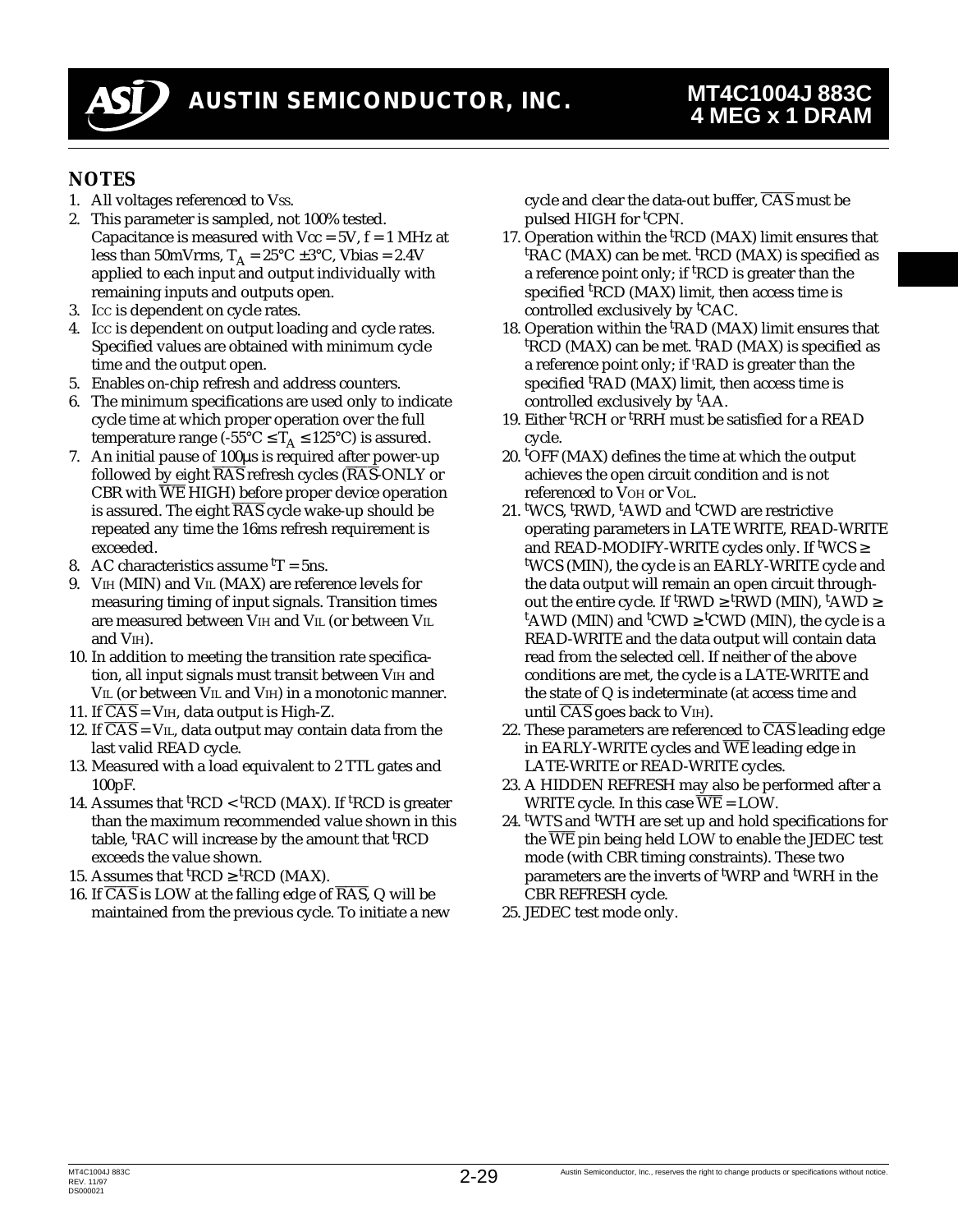

**READ CYCLE**



**EARLY-WRITE CYCLE**

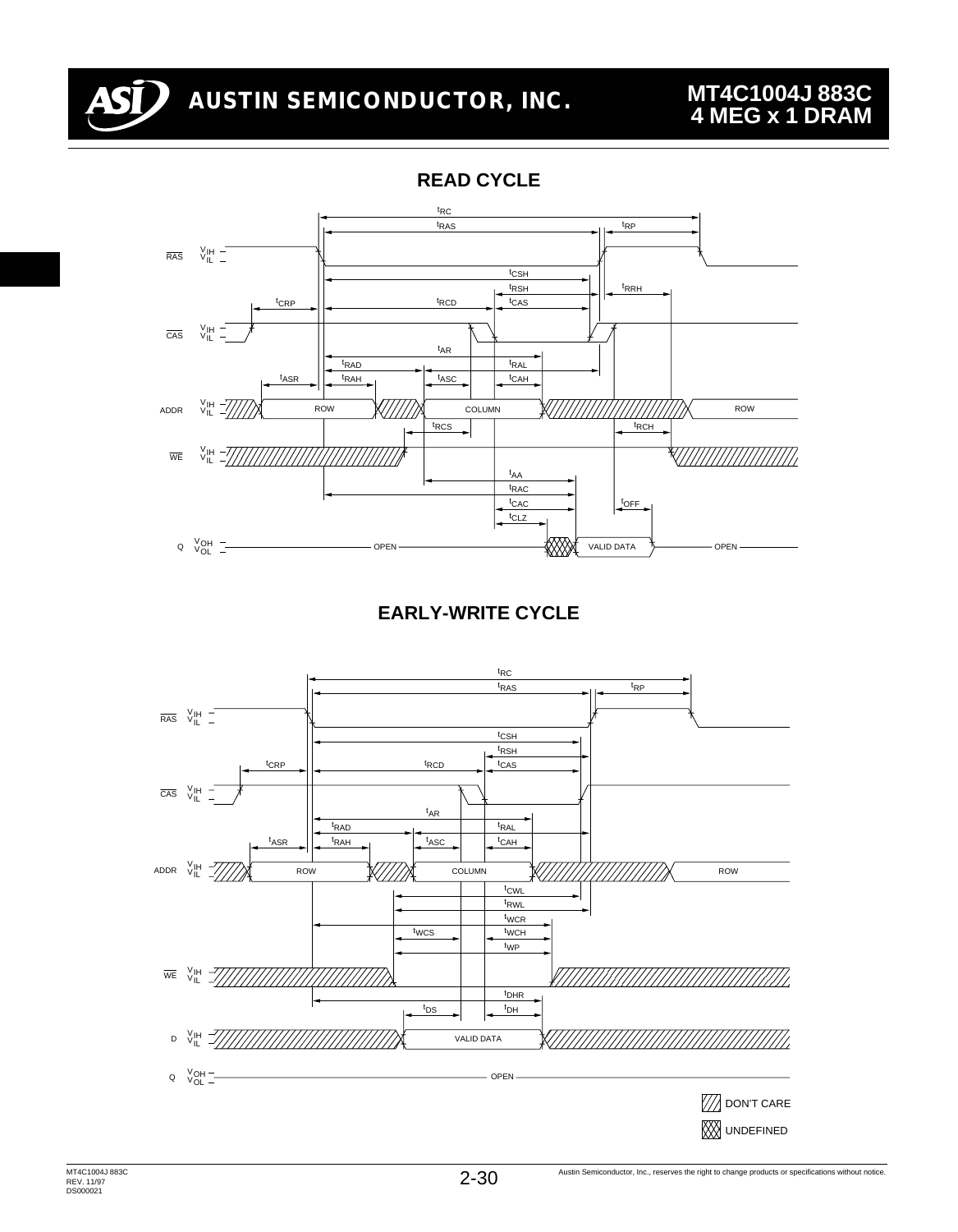



### **READ-WRITE CYCLE** (LATE-WRITE and READ-MODIFY-WRITE CYCLES)



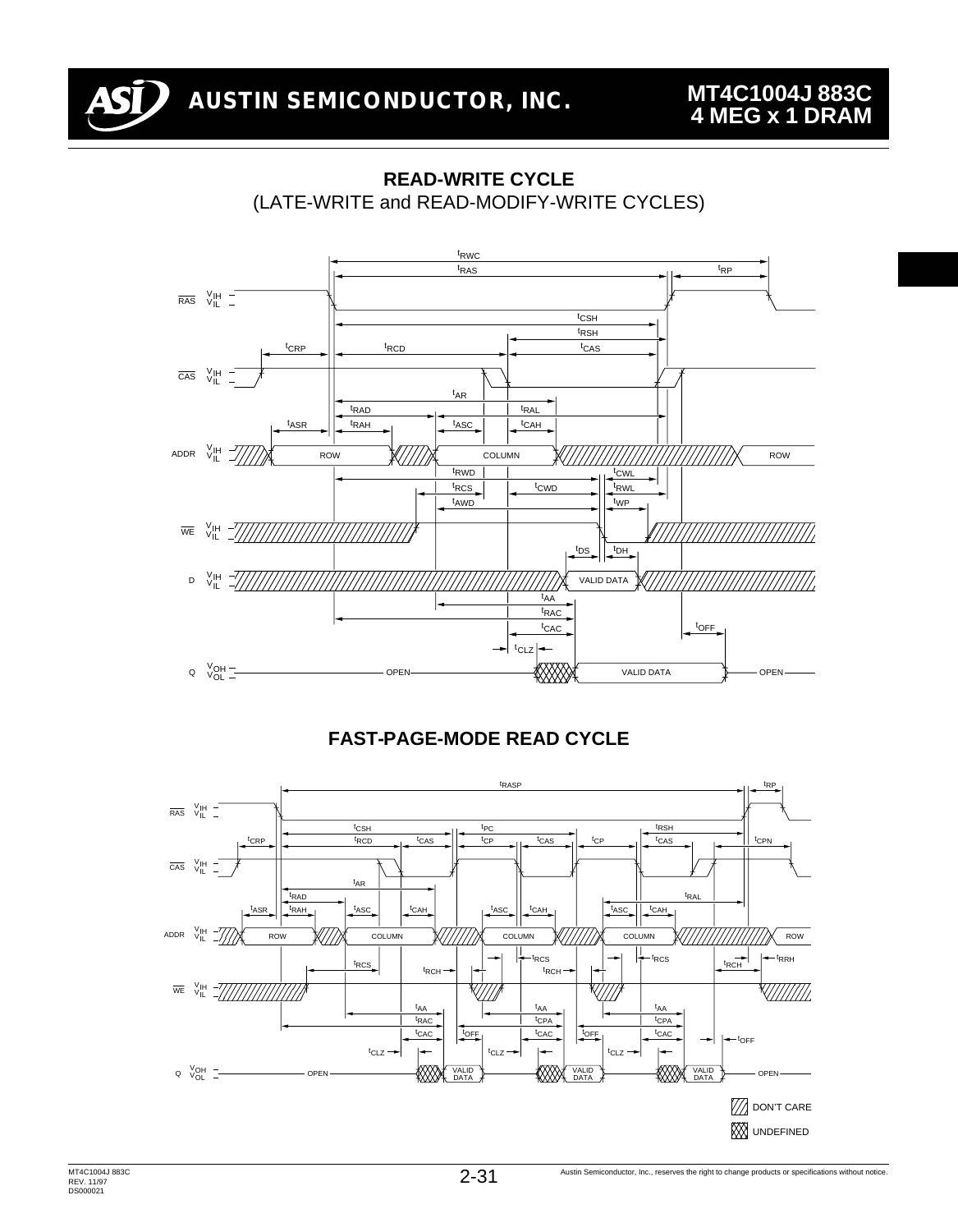

### **FAST-PAGE-MODE EARLY-WRITE CYCLE**



**FAST-PAGE-MODE READ-WRITE CYCLE** (LATE-WRITE and READ-MODIFY-WRITE CYCLES)

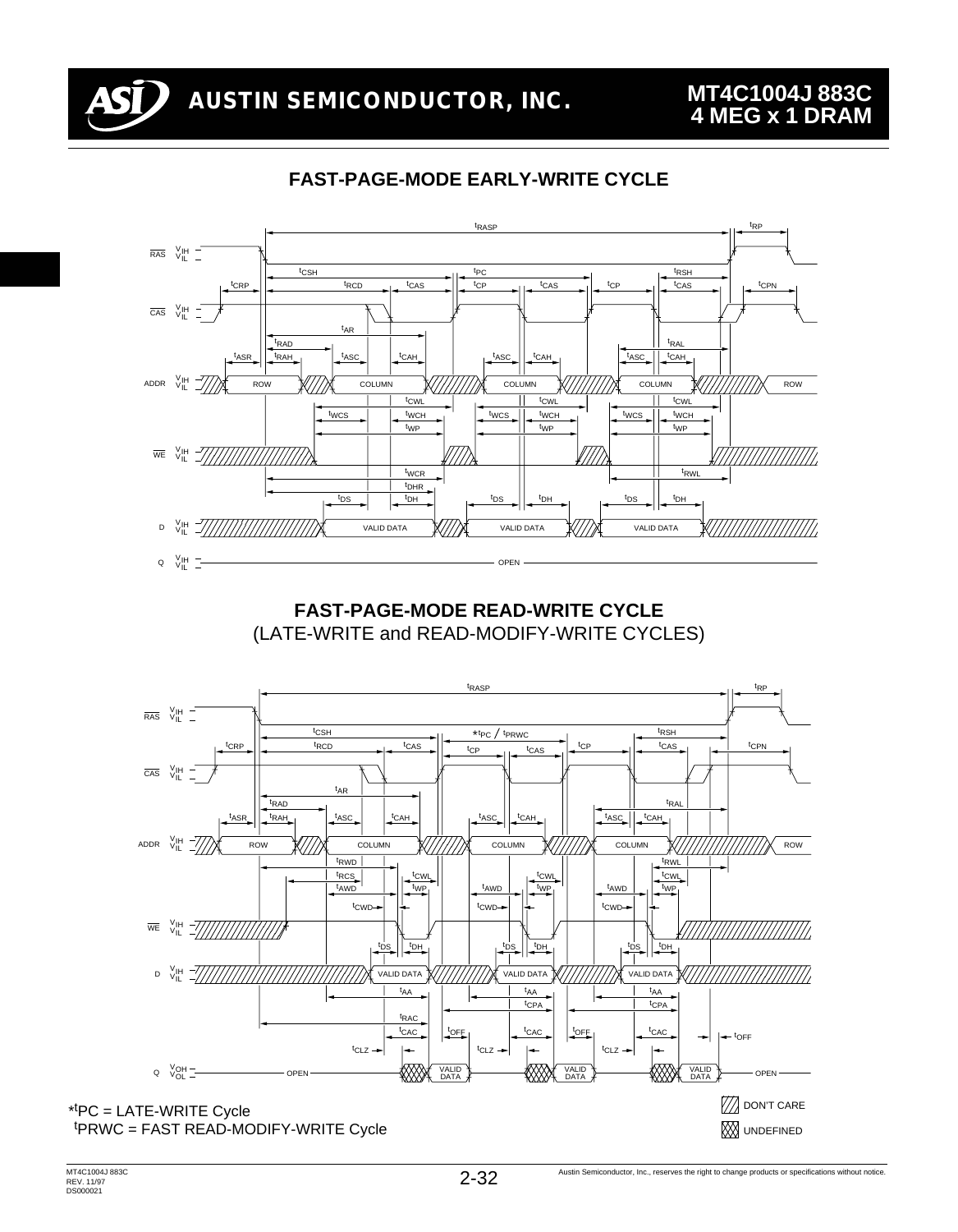

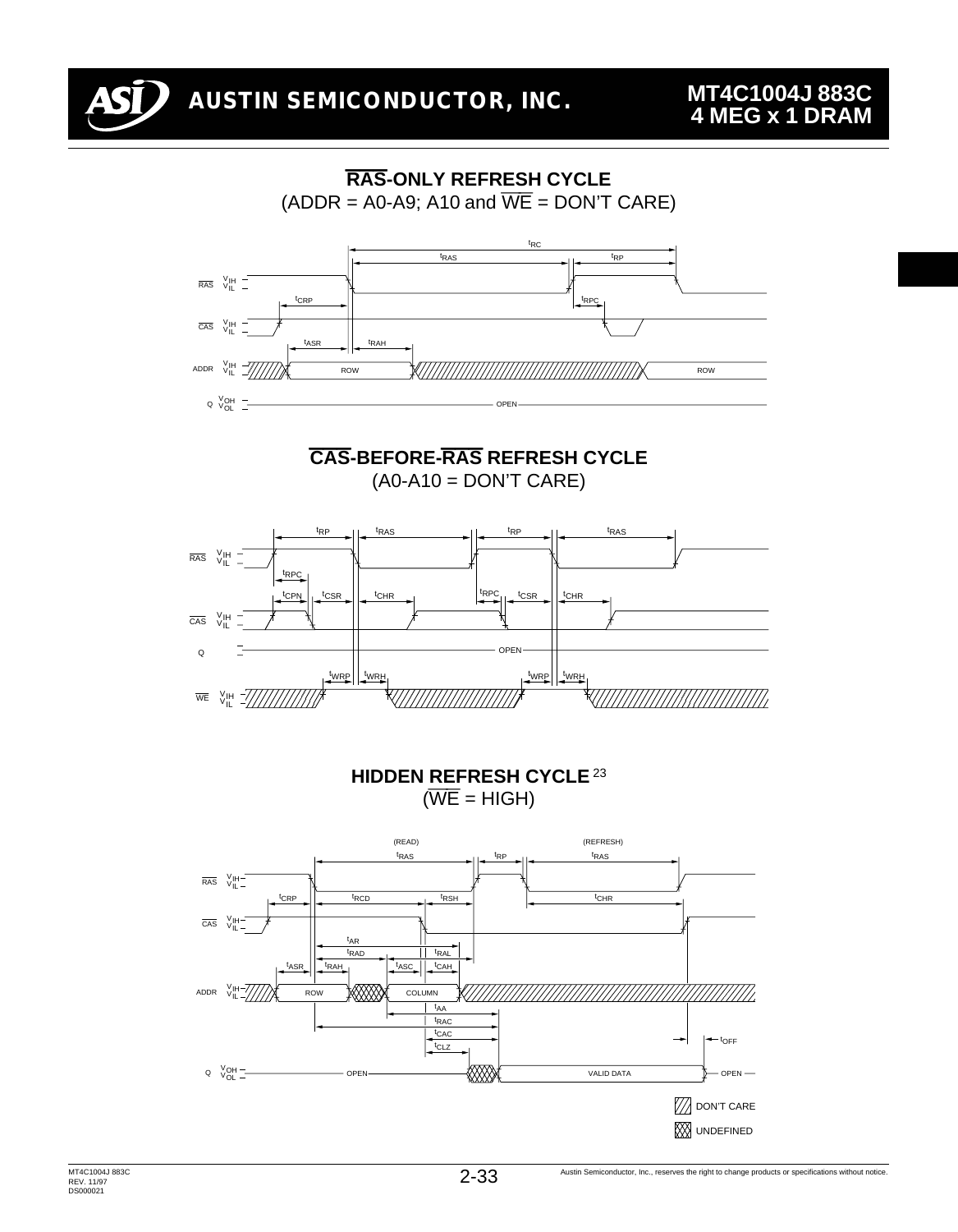

#### **4 MEG POWER-UP AND REFRESH CONSTRAINTS**

The EIA/JEDEC 4 Meg DRAM introduces two potential incompatibilities compared to the previous generation 1 Meg DRAM. The incompatibilities involve refresh and power-up. Understanding these incompatibilities and providing for them will offer the designer and system user greater compatibility between the 1 Meg and 4 Meg.

#### **REFRESH**

The most commonly used refresh mode of the 1 Meg is the CBR (CAS-BEFORE-RAS) REFRESH cycle. The CBR for the 1 Meg specifies the  $\overline{\text{WE}}$  pin as a "don't care." The 4 Meg, on the other hand, specifies the CBR REFRESH mode with the  $\overline{\text{WE}}$  pin held at a voltage HIGH level.

A CBR cycle with  $\overline{\text{WE}}$  LOW will put the 4 Meg into the JEDEC specified test mode (WCBR).

#### **POWER-UP**

The 4 Meg JEDEC test mode constraint may introduce another problem. The 1 Meg POWER-UP cycle requires a 100 $\mu$ s delay followed by any eight  $\overline{RAS}$  cycles. The 4 Meg POWER-UP is more restrictive in that eight  $R\overline{AS}$ -ONLY or CBR REFRESH ( $\overline{\text{WE}}$  held HIGH) cycles must be used. The restriction is needed since the 4 Meg may power-up in the JEDEC specified test mode and must exit out of the test mode. The only way to exit the 4 Meg JEDEC test mode is with either a  $\overline{\text{RAS}}$ -ONLY or a CBR REFRESH cycle ( $\overline{\text{WE}}$ held HIGH).

#### **SUMMARY**

- 1. The 1 Meg CBR REFRESH allows the  $\overline{WE}$  pin to be "don't care" while the 4 Meg CBR requires  $\overline{\text{WE}}$  to be HIGH.
- 2. The eight  $\overline{RAS}$  wake-up cycles on the 1 Meg may be any valid  $\overline{RAS}$  cycle while the 4 Meg may only use  $\overline{RAS}$ -ONLY or CBR REFRESH cycles  $(\overline{\text{WE}}$  held HIGH).



#### **COMPARISON OF 4 MEG TEST MODE AND WCBR TO 1 MEG CBR**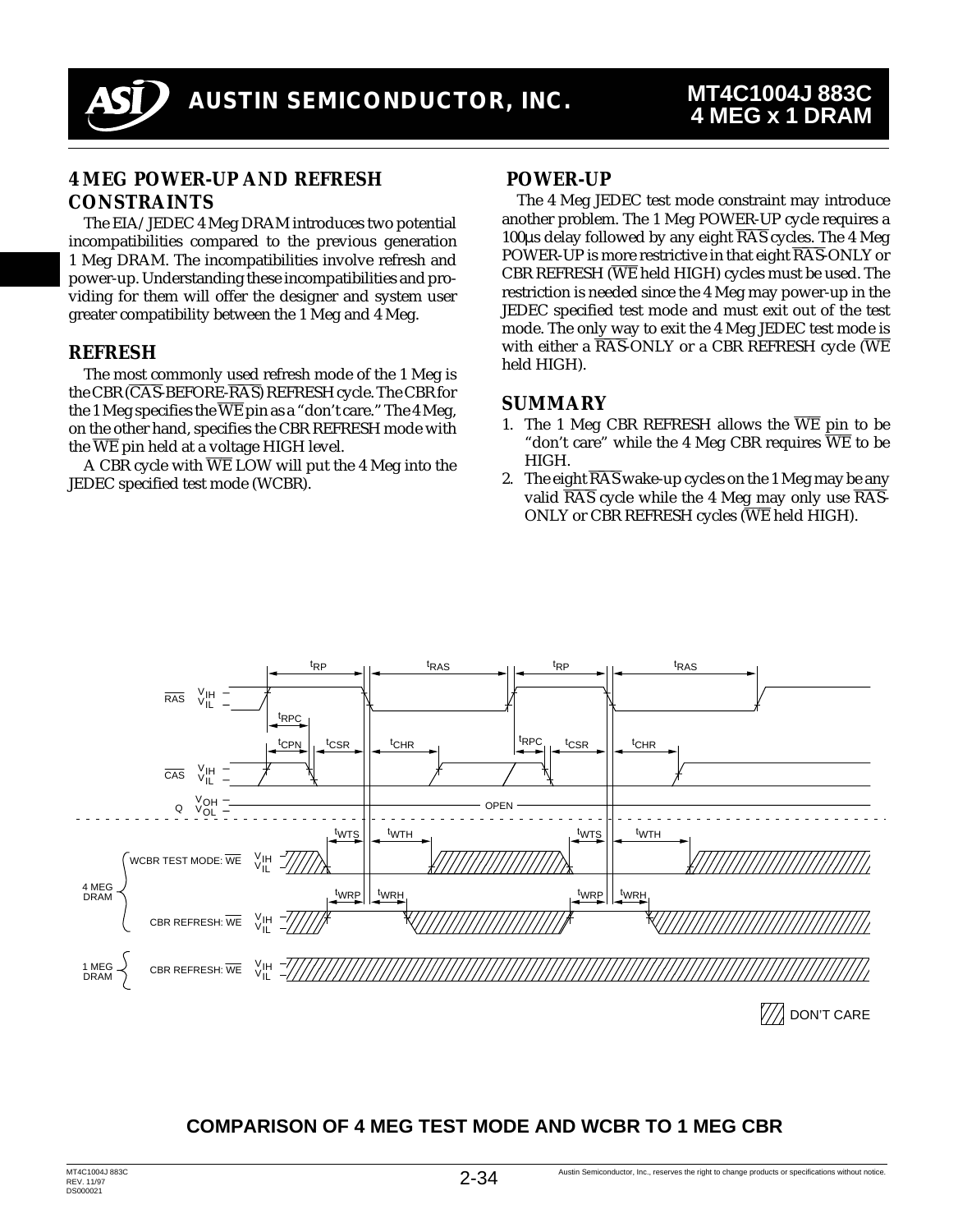

### **ELECTRICAL TEST REQUIREMENTS**

| MIL-STD-883 TEST REQUIREMENTS                                     | <b>SUBGROUPS</b><br>(per Method 5005, Table I) |
|-------------------------------------------------------------------|------------------------------------------------|
| INTERIM ELECTRICAL (PRE-BURN-IN) TEST PARAMETERS<br>(Method 5004) | 2, 8A, 10                                      |
| FINAL ELECTRICAL TEST PARAMETERS<br>(Method 5004)                 | $1^*$ , 2, 3, 7 $^*$ , 8, 9, 10, 11            |
| <b>GROUP A TEST REQUIREMENTS</b><br>(Method 5005)                 | 1, 2, 3, 4**, 7, 8, 9, 10, 11                  |
| GROUP C AND D END-POINT ELECTRICAL PARAMETERS<br>(Method 5005)    | 1, 2, 3, 7, 8, 9, 10, 11                       |

\* PDA applies to subgroups 1 and 7.

\*\* Subgroup 4 shall be measured only for initial qualification and after process or design changes, which may affect input or output capacitance.